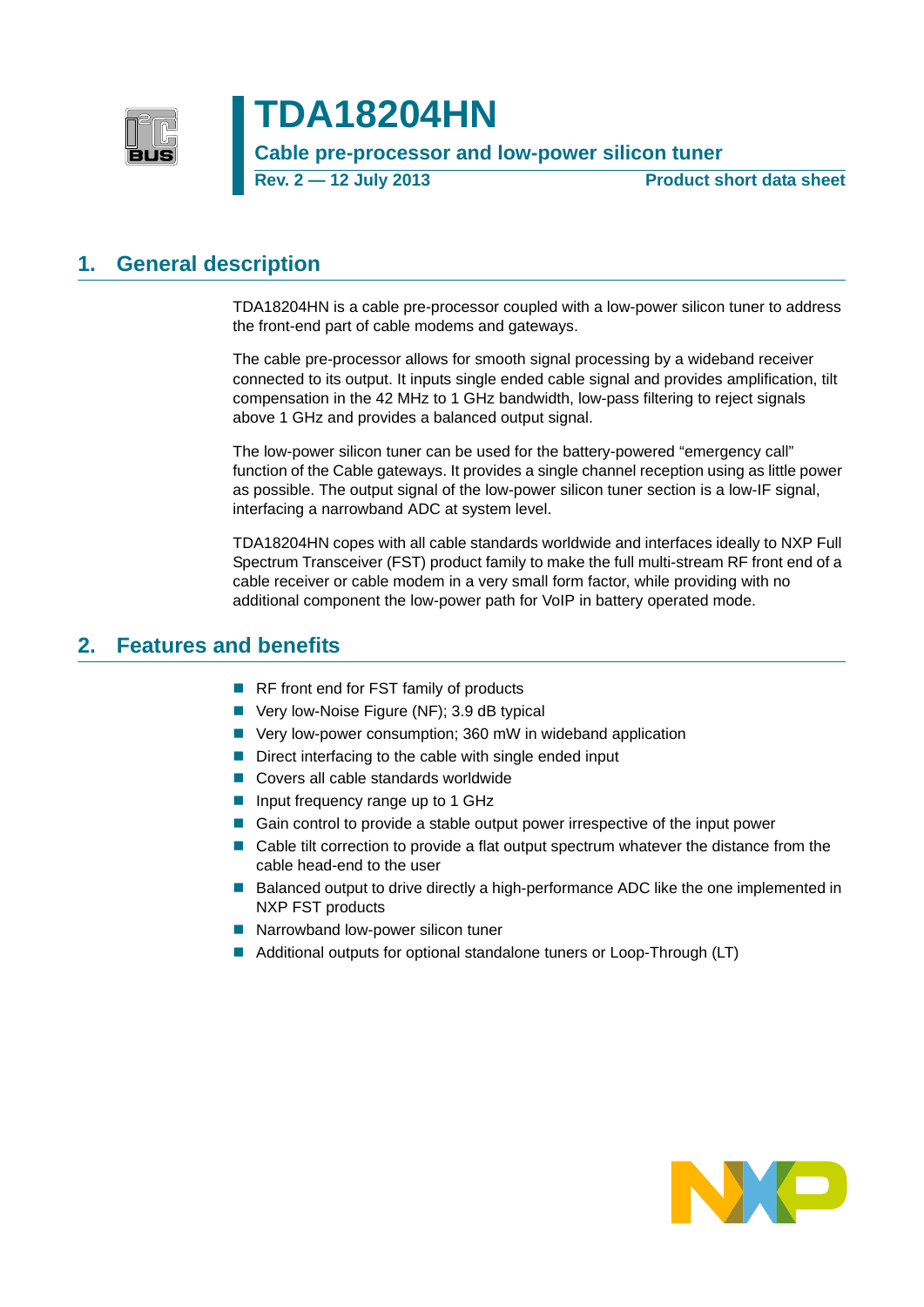**Cable pre-processor and low-power silicon tuner**

## <span id="page-1-5"></span>**3. Quick reference data**

<span id="page-1-3"></span>

| Table 1.                  | <b>Quick reference data</b>          |                                                                      |                 |                |                          |            |
|---------------------------|--------------------------------------|----------------------------------------------------------------------|-----------------|----------------|--------------------------|------------|
| <b>Symbol</b>             | <b>Parameter</b>                     | <b>Conditions</b>                                                    | <b>Min</b>      | <b>Typ</b>     | <b>Max</b>               | Unit       |
|                           | <b>Cable pre-processor</b>           |                                                                      |                 |                |                          |            |
| $V_{CC}$                  | supply voltage                       |                                                                      | 3.13            | 3.3            | 3.47                     | V          |
| $I_{\rm CC}$              | supply current                       | Standby mode                                                         |                 | 6              | ÷,                       | mA         |
|                           |                                      | Standby mode with LT ON                                              | ä,              | 52             | ÷,                       | mA         |
|                           |                                      | operation mode                                                       | $[1]$<br>J.     | 109            | ÷,                       | mA         |
| $f_{\sf RF}$              | RF frequency                         | channel edge                                                         | 42              | $\blacksquare$ | 1002                     | <b>MHz</b> |
| <b>NF</b>                 | noise figure                         | maximum gain; $f = 500$ MHz                                          |                 | 3.9            |                          | dB         |
| $G_{v(max)}$              | maximum voltage gain                 | $f = 500$ MHz                                                        | ä,              | 41             | ä,                       | dB         |
| $G_{v(min)}$              | minimum voltage gain                 |                                                                      | ÷,              | $-17$          | ÷,                       | dB         |
| $\alpha_{\text{gtc}}$     | gain tilt compensation               | setting 1                                                            | $\boxed{2}$     | $+15.5$        | $\overline{\phantom{a}}$ | dB         |
|                           |                                      | setting 2                                                            | $\boxed{2}$ .   | $+10.5$        | $\overline{\phantom{a}}$ | dB         |
|                           |                                      | setting 3                                                            | $[2]$<br>$\sim$ | $+5.5$         | $\overline{\phantom{0}}$ | dB         |
|                           |                                      | setting 4                                                            | $\boxed{2}$ _   | $+3.5$         | $\frac{1}{2}$            | dB         |
|                           |                                      | setting 5                                                            | $\boxed{2}$ .   | $\mathbf 0$    | L.                       | dB         |
|                           |                                      | setting 6                                                            | $\boxed{2}$ .   | $-4.5$         | ÷,                       | dB         |
|                           |                                      | setting 7                                                            | $\boxed{2}$ .   | $-8$           | ÷,                       | dB         |
| <b>CTB</b>                | composite triple beat                | 135 channels at 75 dBµV, flat plan.<br>worst case in frequency range | $\boxed{3}$ .   | $-60$          | ÷,                       | dB         |
| CSO                       | composite second-order<br>distortion | 135 channels at 75 dBµV, flat plan.<br>worst case in frequency range | $\boxed{3}$ .   | $-57$          | ÷,                       | dB         |
|                           | <b>Low-power silicon tuner</b>       |                                                                      |                 |                |                          |            |
| $f_{RF}$                  | RF frequency                         | channel edge                                                         | 42              | ä,             | 1002                     | <b>MHz</b> |
| $NF_{tun}$                | tuner noise figure                   | maximum gain                                                         | $\blacksquare$  | 4.3            | ÷,                       | dB         |
| $\varphi_n$               | phase noise                          | worst case in the RF range                                           |                 |                |                          |            |
|                           |                                      | 10 kHz                                                               | ÷,              | $-90$          | ÷,                       | dBc/Hz     |
|                           |                                      | 100 kHz                                                              | ä,              | $-100$         | $\blacksquare$           | dBc/Hz     |
| P                         | power dissipation                    |                                                                      | ä,              | 560            | ÷,                       | mW         |
| $\alpha$ <sub>image</sub> | image rejection                      |                                                                      | ä,              | 62             | L,                       | dB         |
|                           |                                      |                                                                      |                 |                |                          |            |

<span id="page-1-0"></span>[1] Without GPO and LTO.

<span id="page-1-1"></span>[2] A positive tilt correction (for instance: +15 dB) means that the Tilt EQ compensates for a low-pass effect on the cable. A negative tilt correction means that the Tilt EQ compensates for a high-pass effect on the cable. $\alpha_{\text{etc}}$  value is normalized with setting 5 as a reference.

<span id="page-1-2"></span>[3] NTSC 135 frequency plan.

## <span id="page-1-6"></span>**4. Ordering information**

#### <span id="page-1-4"></span>**Table 2. Ordering information**

| Type number   | Package     |                                                                                                                             |                |  |
|---------------|-------------|-----------------------------------------------------------------------------------------------------------------------------|----------------|--|
|               | <b>Name</b> | <b>Description</b>                                                                                                          | <b>Version</b> |  |
| TDA18204HN/C1 | HVQFN36     | plastic thermal enhanced very thin quad flat package; no leads; 36 SOT1092-3<br>terminals; body $6 \times 6 \times 0.85$ mm |                |  |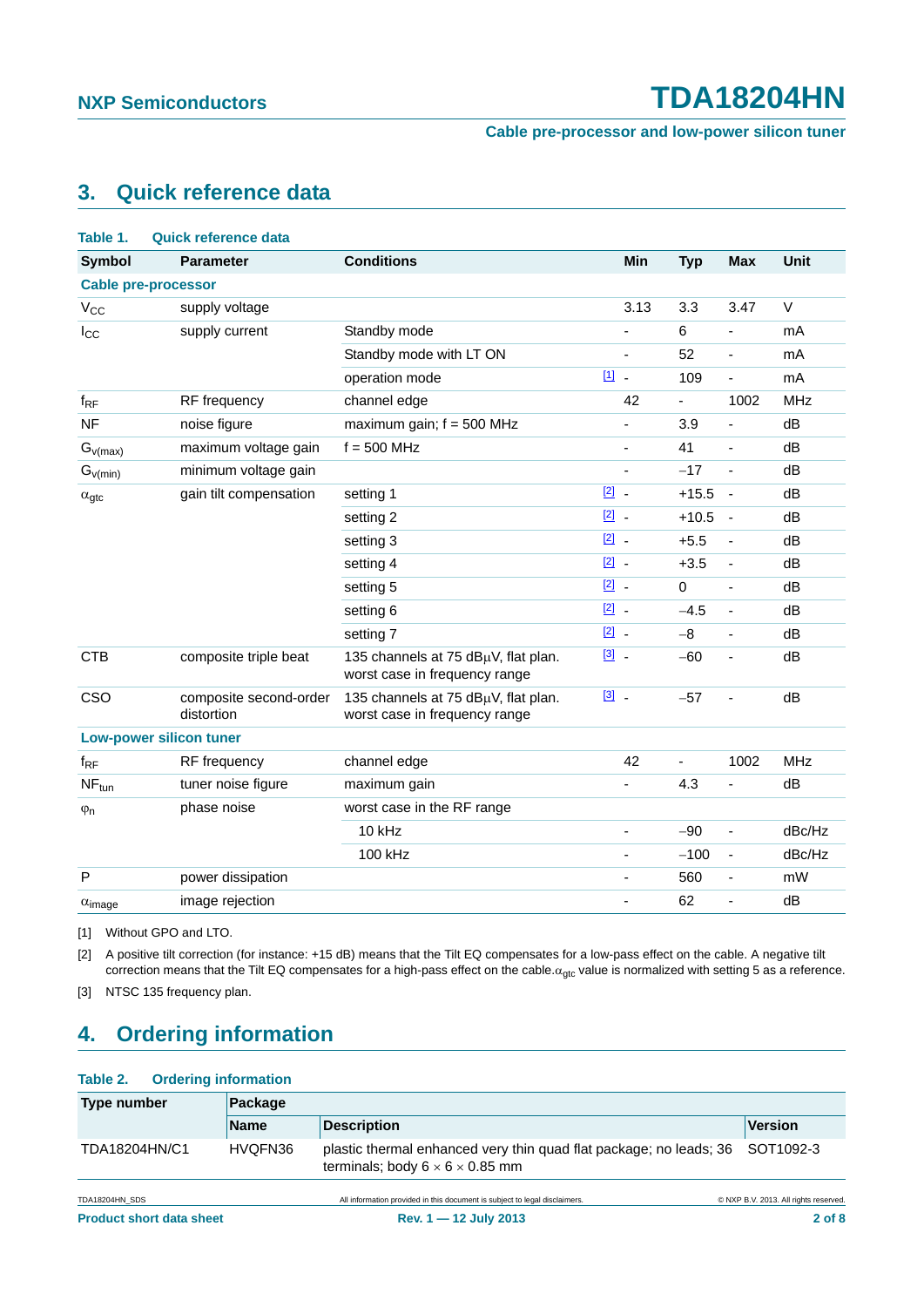#### **Cable pre-processor and low-power silicon tuner**

### <span id="page-2-5"></span>**5. Block diagram**



## <span id="page-2-6"></span>**6. Limiting values**

#### <span id="page-2-4"></span><span id="page-2-2"></span>**Table 3. Limiting values**

*In accordance with the Absolute Maximum Rating System (IEC 60134).*

| <b>Symbol</b>    | <b>Parameter</b>                   | <b>Conditions</b>           | Min                | <b>Max</b>         | Unit        |
|------------------|------------------------------------|-----------------------------|--------------------|--------------------|-------------|
| $V_{\rm CC}$     | supply voltage                     |                             | $-0.3$             | $+3.6$             | V           |
| $V_{I}$          | input voltage                      | $V_{\text{CC}}$ < 3.3 V     | $-0.3$             | $V_{\rm CC}$ + 0.3 | - V         |
|                  |                                    | $V_{\rm CC}$ > 3.3 V        | $-0.3$             | $+3.6$             | ٧           |
| $T_{\text{stg}}$ | storage temperature                |                             | $-40$              | $+150$             | ℃           |
| $T_i$            | junction temperature               |                             | ٠                  | 150                | $^{\circ}C$ |
| V <sub>ESD</sub> | electrostatic discharge<br>voltage | EIA/JESD22-A114<br>(HBM)    | $\frac{[1]}{2}$ -2 | $+2$               | kV          |
|                  |                                    | EIA/JESD22-C101-C<br>(FCDM) | 20.75              |                    | kV          |

<span id="page-2-1"></span>[1] It withstands class 3A of JEDEC standard.

<span id="page-2-3"></span><span id="page-2-0"></span>[2] It withstands class IV of JEDEC standard.

## <span id="page-2-7"></span>**7. Abbreviations**

|                | Table 4. | <b>Abbreviations</b>                                                       |                                       |
|----------------|----------|----------------------------------------------------------------------------|---------------------------------------|
|                | Acronym  | <b>Description</b>                                                         |                                       |
|                | AAF      | Anti Aliasing Filter                                                       |                                       |
|                | ADC.     | Analog-to-Digital Converter                                                |                                       |
|                | AGC      | <b>Automatic Gain Control</b>                                              |                                       |
| TDA18204HN SDS |          | All information provided in this document is subject to legal disclaimers. | © NXP B.V. 2013. All rights reserved. |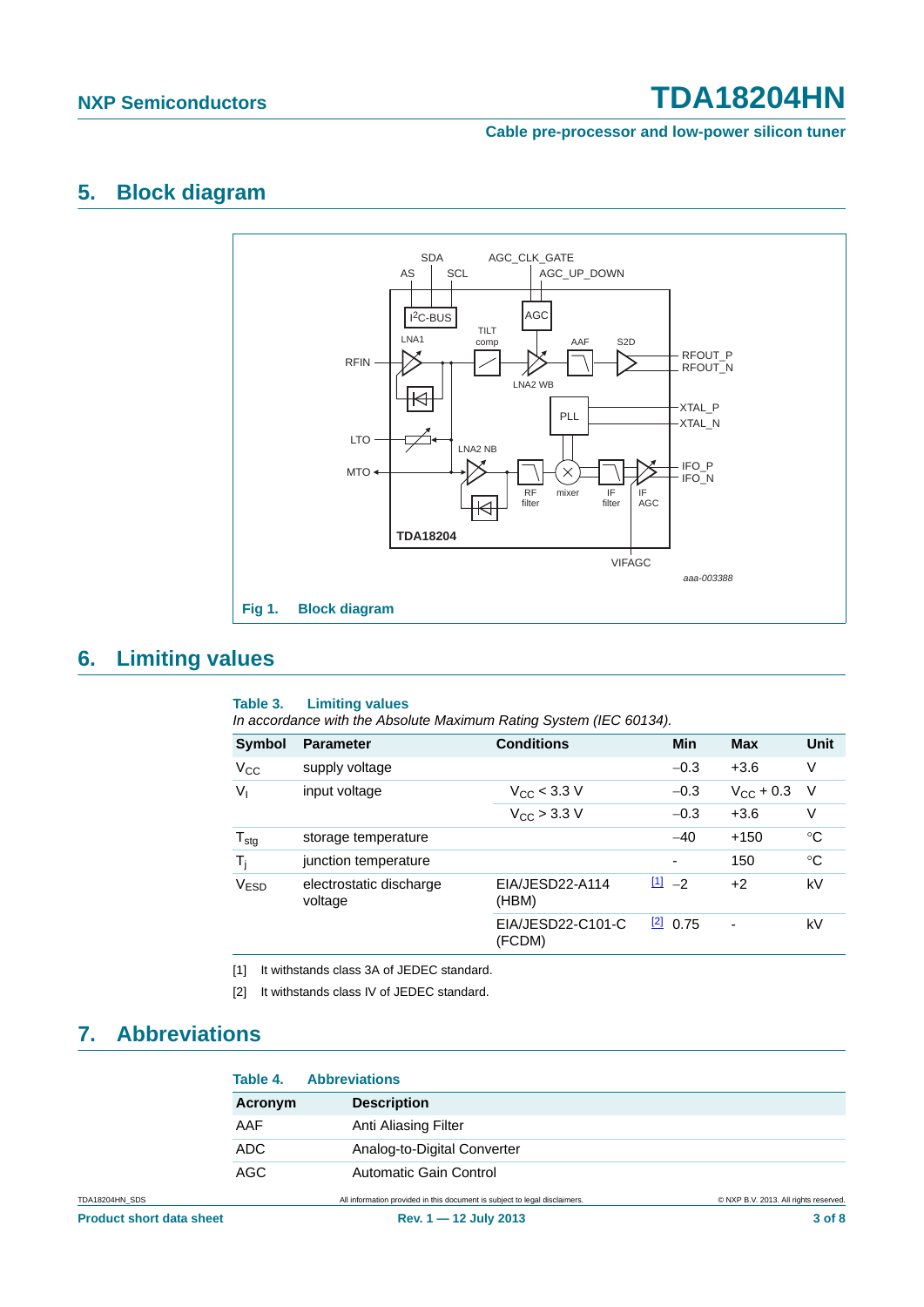### **Cable pre-processor and low-power silicon tuner**

| Table 4.         | <b>Abbreviations</b> continued                  |
|------------------|-------------------------------------------------|
| Acronym          | <b>Description</b>                              |
| <b>CTRL</b>      | ConTRoLer                                       |
| Det              | Detector                                        |
| <b>DOCSIS</b>    | Data Over Cable Service Interface Specification |
| <b>FCDM</b>      | Field-induced Charged Device Model              |
| <b>FST</b>       | Full Spectrum Transceiver                       |
| GPO              | General-Purpose Output                          |
| <b>HBM</b>       | Human Body Model                                |
| IC               | <b>Integrated Circuit</b>                       |
| <b>LNA</b>       | Low Noise Amplifier                             |
| LT               | Loop-Through                                    |
| <b>LTO</b>       | Loop-Through Output                             |
| <b>MTO</b>       | Multi-Tuners Output                             |
| <b>NB</b>        | Narrow Band                                     |
| <b>NF</b>        | Noise Figure                                    |
| <b>PCB</b>       | <b>Printed-Circuit Board</b>                    |
| <b>RF</b>        | Radio Frequency                                 |
| S <sub>2</sub> D | Single-to-Differential                          |
| <b>SCL</b>       | Serial CLock                                    |
| <b>SDA</b>       | Serial Data                                     |
| <b>STB</b>       | Set-Top Box                                     |
| <b>TiltEQ</b>    | <b>Tilt EQualizer</b>                           |
| <b>TOP</b>       | Take-Over Point                                 |
| VoIP             | Voice over IP                                   |
| <b>WB</b>        | <b>Wide Band</b>                                |

## <span id="page-3-2"></span>**8. Revision history**

#### <span id="page-3-1"></span>**Table 5. Revision history**

| Document ID                                | Release date | Data sheet status        | <b>Change notice</b> | Supersedes |
|--------------------------------------------|--------------|--------------------------|----------------------|------------|
| TDA18204HN_SDS v.2 <sup>[1]</sup> 20130712 |              | Product short data sheet | $\sim$               | $\sim$     |

<span id="page-3-0"></span>[1] Revision 1 is not available.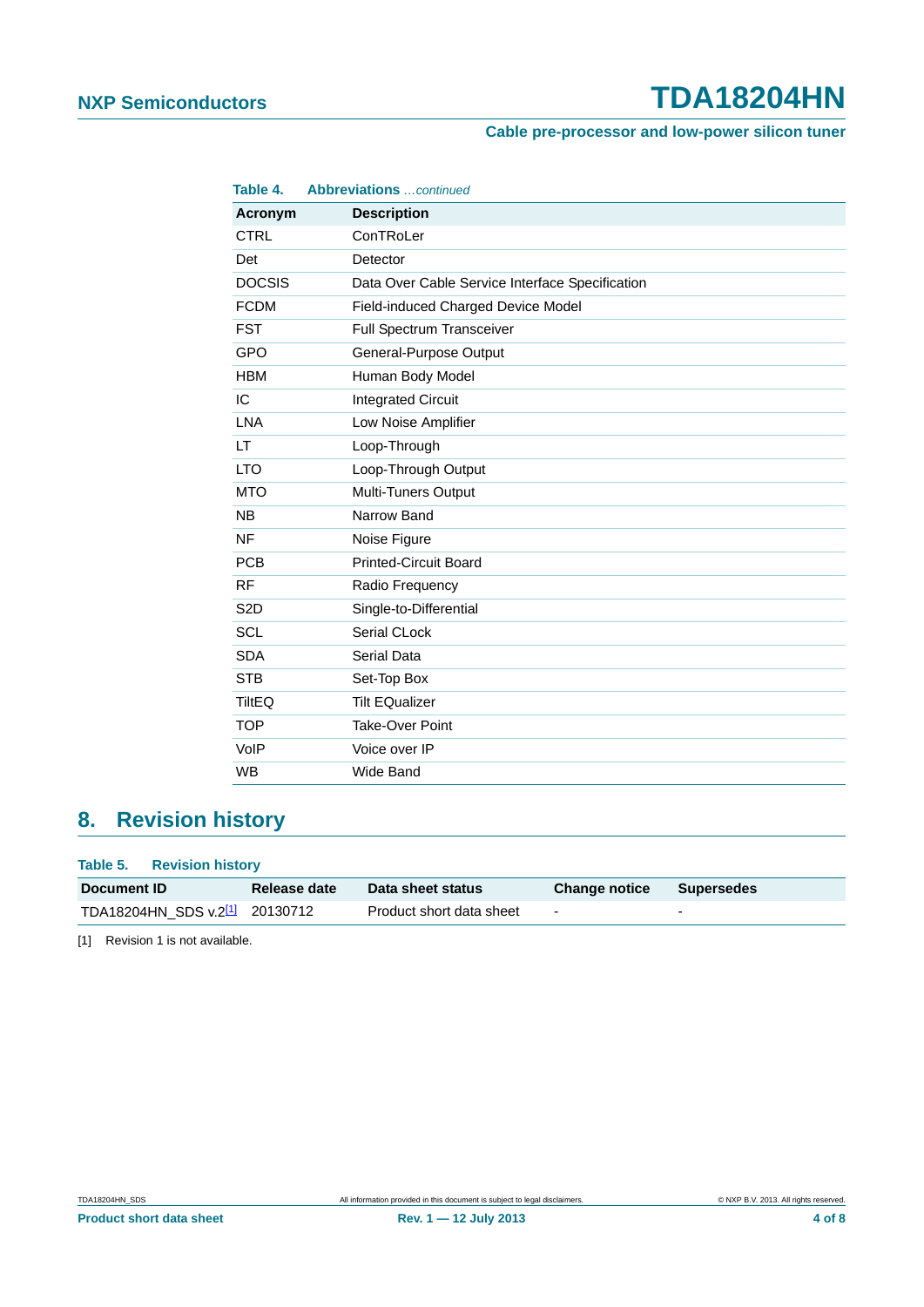**Cable pre-processor and low-power silicon tuner**

## <span id="page-4-3"></span>**9. Legal information**

### <span id="page-4-4"></span>**9.1 Data sheet status**

| Document status[1][2]          | <b>Product status</b> <sup>[3]</sup> | <b>Definition</b>                                                                     |
|--------------------------------|--------------------------------------|---------------------------------------------------------------------------------------|
| Objective [short] data sheet   | Development                          | This document contains data from the objective specification for product development. |
| Preliminary [short] data sheet | Qualification                        | This document contains data from the preliminary specification.                       |
| Product [short] data sheet     | Production                           | This document contains the product specification.                                     |

<span id="page-4-0"></span>[1] Please consult the most recently issued document before initiating or completing a design.

<span id="page-4-1"></span>[2] The term 'short data sheet' is explained in section "Definitions".

<span id="page-4-2"></span>[3] The product status of device(s) described in this document may have changed since this document was published and may differ in case of multiple devices. The latest product status<br>information is available on the Intern

### <span id="page-4-5"></span>**9.2 Definitions**

**Draft —** The document is a draft version only. The content is still under internal review and subject to formal approval, which may result in modifications or additions. NXP Semiconductors does not give any representations or warranties as to the accuracy or completeness of information included herein and shall have no liability for the consequences of use of such information.

**Short data sheet —** A short data sheet is an extract from a full data sheet with the same product type number(s) and title. A short data sheet is intended for quick reference only and should not be relied upon to contain detailed and full information. For detailed and full information see the relevant full data sheet, which is available on request via the local NXP Semiconductors sales office. In case of any inconsistency or conflict with the short data sheet, the full data sheet shall prevail.

**Product specification —** The information and data provided in a Product data sheet shall define the specification of the product as agreed between NXP Semiconductors and its customer, unless NXP Semiconductors and customer have explicitly agreed otherwise in writing. In no event however, shall an agreement be valid in which the NXP Semiconductors product is deemed to offer functions and qualities beyond those described in the Product data sheet.

### <span id="page-4-6"></span>**9.3 Disclaimers**

**Limited warranty and liability —** Information in this document is believed to be accurate and reliable. However, NXP Semiconductors does not give any representations or warranties, expressed or implied, as to the accuracy or completeness of such information and shall have no liability for the consequences of use of such information. NXP Semiconductors takes no responsibility for the content in this document if provided by an information source outside of NXP Semiconductors.

In no event shall NXP Semiconductors be liable for any indirect, incidental, punitive, special or consequential damages (including - without limitation - lost profits, lost savings, business interruption, costs related to the removal or replacement of any products or rework charges) whether or not such damages are based on tort (including negligence), warranty, breach of contract or any other legal theory.

Notwithstanding any damages that customer might incur for any reason whatsoever, NXP Semiconductors' aggregate and cumulative liability towards customer for the products described herein shall be limited in accordance with the *Terms and conditions of commercial sale* of NXP Semiconductors.

**Right to make changes —** NXP Semiconductors reserves the right to make changes to information published in this document, including without limitation specifications and product descriptions, at any time and without notice. This document supersedes and replaces all information supplied prior to the publication hereof.

**Suitability for use —** NXP Semiconductors products are not designed, authorized or warranted to be suitable for use in life support, life-critical or safety-critical systems or equipment, nor in applications where failure or malfunction of an NXP Semiconductors product can reasonably be expected to result in personal injury, death or severe property or environmental damage. NXP Semiconductors and its suppliers accept no liability for inclusion and/or use of NXP Semiconductors products in such equipment or applications and therefore such inclusion and/or use is at the customer's own risk.

**Applications —** Applications that are described herein for any of these products are for illustrative purposes only. NXP Semiconductors makes no representation or warranty that such applications will be suitable for the specified use without further testing or modification.

Customers are responsible for the design and operation of their applications and products using NXP Semiconductors products, and NXP Semiconductors accepts no liability for any assistance with applications or customer product design. It is customer's sole responsibility to determine whether the NXP Semiconductors product is suitable and fit for the customer's applications and products planned, as well as for the planned application and use of customer's third party customer(s). Customers should provide appropriate design and operating safeguards to minimize the risks associated with their applications and products.

NXP Semiconductors does not accept any liability related to any default. damage, costs or problem which is based on any weakness or default in the customer's applications or products, or the application or use by customer's third party customer(s). Customer is responsible for doing all necessary testing for the customer's applications and products using NXP Semiconductors products in order to avoid a default of the applications and the products or of the application or use by customer's third party customer(s). NXP does not accept any liability in this respect.

**Limiting values —** Stress above one or more limiting values (as defined in the Absolute Maximum Ratings System of IEC 60134) will cause permanent damage to the device. Limiting values are stress ratings only and (proper) operation of the device at these or any other conditions above those given in the Recommended operating conditions section (if present) or the Characteristics sections of this document is not warranted. Constant or repeated exposure to limiting values will permanently and irreversibly affect the quality and reliability of the device.

**Terms and conditions of commercial sale —** NXP Semiconductors products are sold subject to the general terms and conditions of commercial sale, as published at<http://www.nxp.com/profile/terms>, unless otherwise agreed in a valid written individual agreement. In case an individual agreement is concluded only the terms and conditions of the respective agreement shall apply. NXP Semiconductors hereby expressly objects to applying the customer's general terms and conditions with regard to the purchase of NXP Semiconductors products by customer.

**No offer to sell or license —** Nothing in this document may be interpreted or construed as an offer to sell products that is open for acceptance or the grant, conveyance or implication of any license under any copyrights, patents or other industrial or intellectual property rights.

TDA18204HN\_SDS **All information provided in this document is subject to legal disclaimers.** © NXP B.V. 2013. All rights reserved.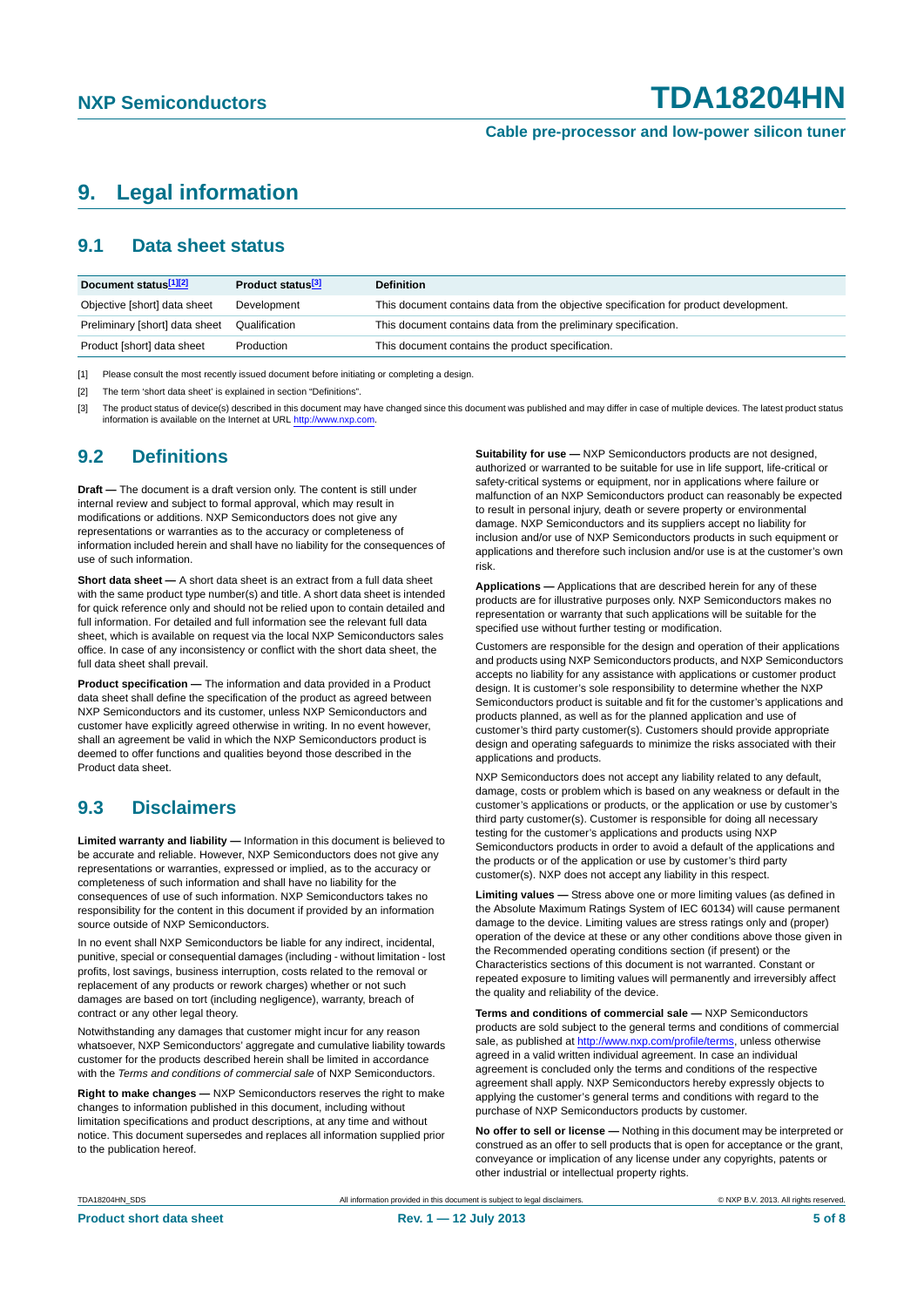#### **Cable pre-processor and low-power silicon tuner**

**Export control —** This document as well as the item(s) described herein may be subject to export control regulations. Export might require a prior authorization from competent authorities.

**Quick reference data —** The Quick reference data is an extract of the product data given in the Limiting values and Characteristics sections of this document, and as such is not complete, exhaustive or legally binding.

**Non-automotive qualified products —** Unless this data sheet expressly states that this specific NXP Semiconductors product is automotive qualified, the product is not suitable for automotive use. It is neither qualified nor tested in accordance with automotive testing or application requirements. NXP Semiconductors accepts no liability for inclusion and/or use of non-automotive qualified products in automotive equipment or applications.

In the event that customer uses the product for design-in and use in automotive applications to automotive specifications and standards, customer (a) shall use the product without NXP Semiconductors' warranty of the product for such automotive applications, use and specifications, and (b)

whenever customer uses the product for automotive applications beyond NXP Semiconductors' specifications such use shall be solely at customer's own risk, and (c) customer fully indemnifies NXP Semiconductors for any liability, damages or failed product claims resulting from customer design and use of the product for automotive applications beyond NXP Semiconductors' standard warranty and NXP Semiconductors' product specifications.

**Translations —** A non-English (translated) version of a document is for reference only. The English version shall prevail in case of any discrepancy between the translated and English versions.

### <span id="page-5-0"></span>**9.4 Trademarks**

Notice: All referenced brands, product names, service names and trademarks are the property of their respective owners.

**I 2C-bus —** logo is a trademark of NXP B.V.

## <span id="page-5-1"></span>**10. Contact information**

For more information, please visit: **http://www.nxp.com**

For sales office addresses, please send an email to: **salesaddresses@nxp.com**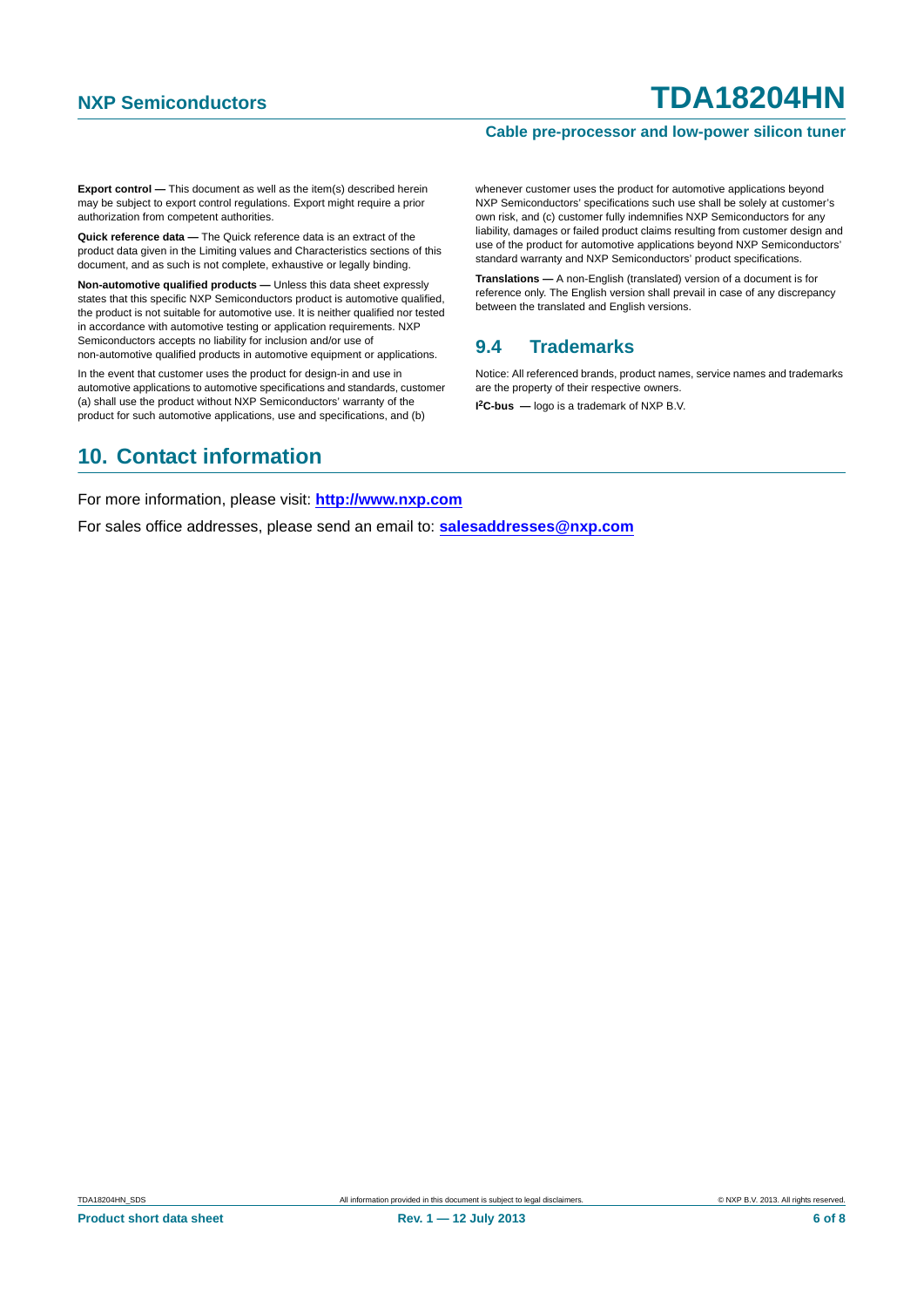**Cable pre-processor and low-power silicon tuner**

## <span id="page-6-0"></span>**11. Tables**

| Table 2. Ordering information 2 |
|---------------------------------|
|                                 |

| Table 4. Abbreviations 3    |  |
|-----------------------------|--|
| Table 5. Revision history 4 |  |

## <span id="page-6-1"></span>**12. Figures**

[Fig 1. Block diagram . . . . . . . . . . . . . . . . . . . . . . . . . . . .3](#page-2-4)